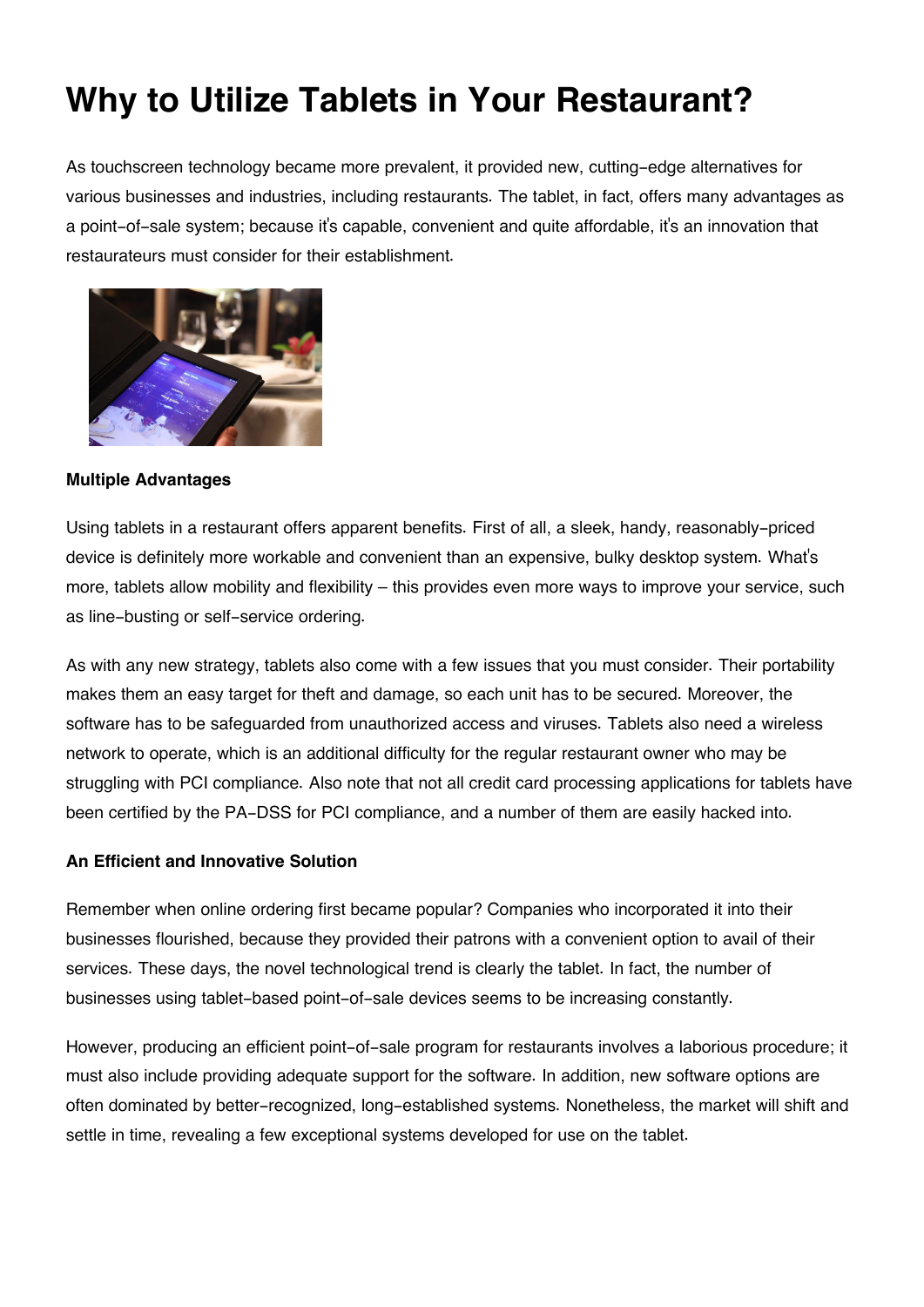

## **Possibilities with the Cloud or a Local Server**

With tablets now becoming the preferred device, numerous applications utilize the Cloud as a storage solution. In effect, you can access large amounts of data without needing to store everything on your device. Based on the current widespread use of the Cloud, it's quite apparent that computer users will come to depend on it even more in the near future.

One of the greatest benefits of Cloud storage is its constant availability. In effect, it increases productivity, as well as protects users from hardware malfunctions and theft. On the other hand, efficiency may also be hampered by an unpredictable internet server or Cloud service provider, even by limitations in the software itself. In addition, users need to pay monthly fees for storing and accessing information.

If you are yet uncertain about Cloud storage, a similar yet more practical option is to utilize a local server in your restaurant. All the important data can be stored and centralized, then accessed by authorized tablets when needed. This is a modest but feasible approach which prepares your business to move in stride with the current technological developments.



## **Advancing with the Technology**

Technology progresses at a rapid rate, and tablets can be a suitable addition to your restaurant at present or in the near future. A number of establishments are currently using them for several functions, such as operating the point-of-sale system, endorsing promotions and programs, providing self-service ordering stations, and other on-table uses.

Remember that the tablet itself is simply the hardware, and the corresponding software has to be appraised separately for its suitability. Apart from weighing the pros and cons, restaurateurs simply need to consider the most appropriate time to apply this solution to their establishment.